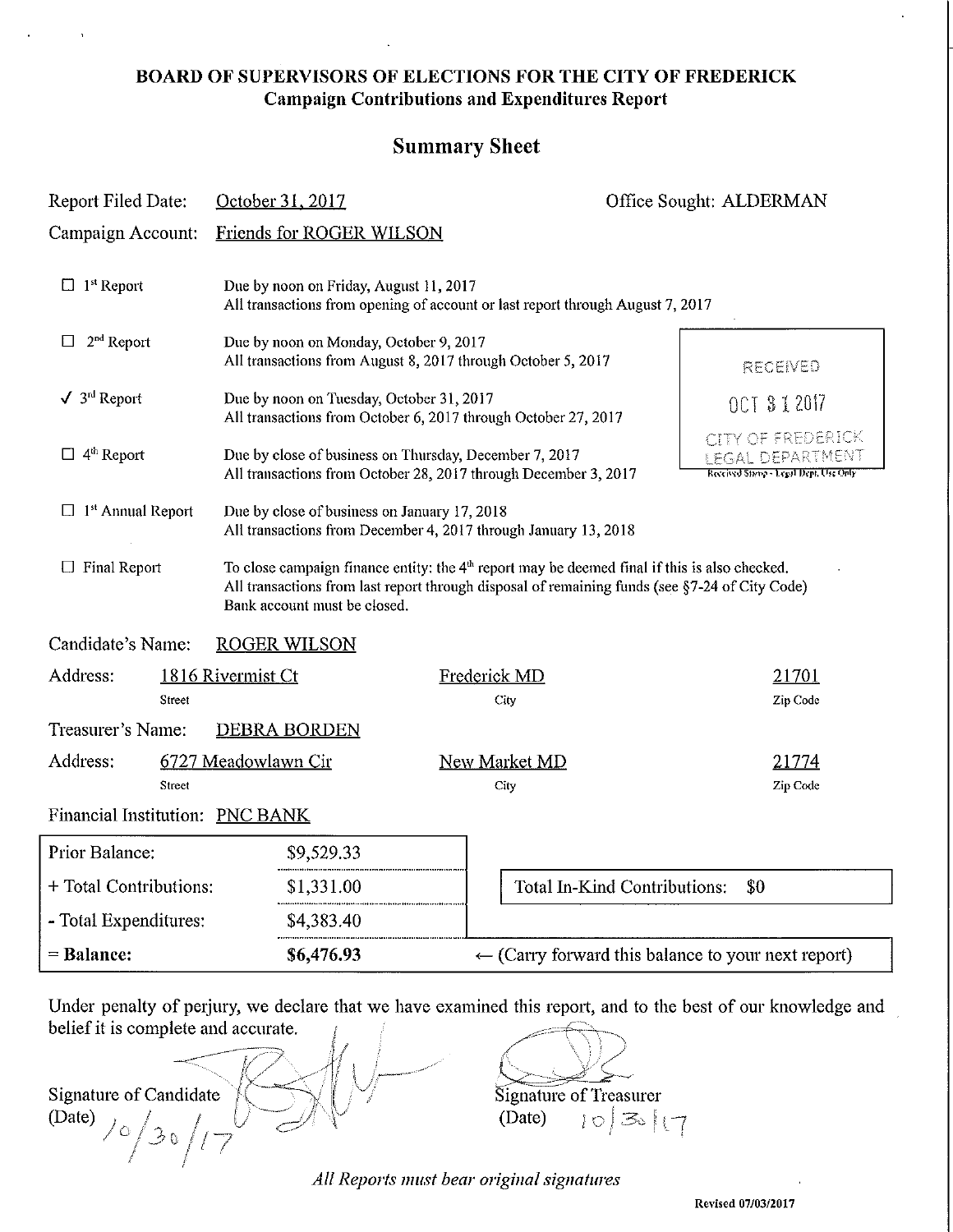Page  $2$  of  $7$ Report Number 3

# **Contributions**

## (Do Not Include In-Kind)

 $\overline{a}$ 

| Campaign Account: | <b>FRIENDS FOR ROGER WILSON</b>           |                            |
|-------------------|-------------------------------------------|----------------------------|
| <b>Date</b>       |                                           |                            |
| Received          | Name and Address of Contributor           | <b>Contribution Amount</b> |
| 10/5/2017         | Karlys Kline<br>35 E All Saints St        | \$100                      |
|                   | <b>Unit 304</b>                           |                            |
|                   | Frederick, MD 21701                       |                            |
| 10/9/2017         | Mark Jafari                               |                            |
|                   | 4106 Celtic Way                           | \$50                       |
|                   | Frederick, MD 21704                       |                            |
| 10/9/2017         | Stephen Heine                             |                            |
|                   | 5206 Muirfield Dr                         | \$30                       |
|                   | Ijamsville, MD 21754                      |                            |
| 10/10/2017        | David Schmidt                             |                            |
|                   | 1830 Millstream Dr                        | \$100                      |
|                   | Frederick, MD 21702                       |                            |
| 10/13/2017        | Toni Bowie                                |                            |
|                   | 6230 Ranier Dr                            | \$100                      |
|                   | Frederick MD 21703                        |                            |
| 10/13/2017        | <b>Barbara Daniel</b>                     |                            |
|                   | 233 Dill Ave                              | S25                        |
|                   | Frederick MD 21701                        |                            |
|                   | Shilonda Wiggins                          |                            |
| 10/15/2017        | 1707 Linden Park Place<br>Bowie, MD 20721 | \$100                      |
|                   |                                           |                            |
|                   | Ken Parmelee                              |                            |
| 10/15/2017        | 3001 Palatine Dr<br>Frederick, MD 21701   | \$50                       |
|                   |                                           |                            |
|                   | Adeyemi Adeoye                            |                            |
| 10/16/2017        | 6780 Wood Duck Ct                         | <b>S50</b>                 |
|                   | Frederick, MD 21703                       |                            |
|                   | Karin Tome                                |                            |
| 10/17//2017       | 206 4th Ave<br>Frederick MD 21701         | \$100                      |
|                   |                                           |                            |
|                   | Katherine Bird                            |                            |
| 10/17/2017        | 2500 Waterside Dr<br><b>Unit 116</b>      | \$25                       |
|                   | Frederick, MD 21701                       |                            |
|                   | <b>TOTAL THIS PAGE</b>                    | \$730                      |
|                   |                                           |                            |

 $\hat{\boldsymbol{\theta}}$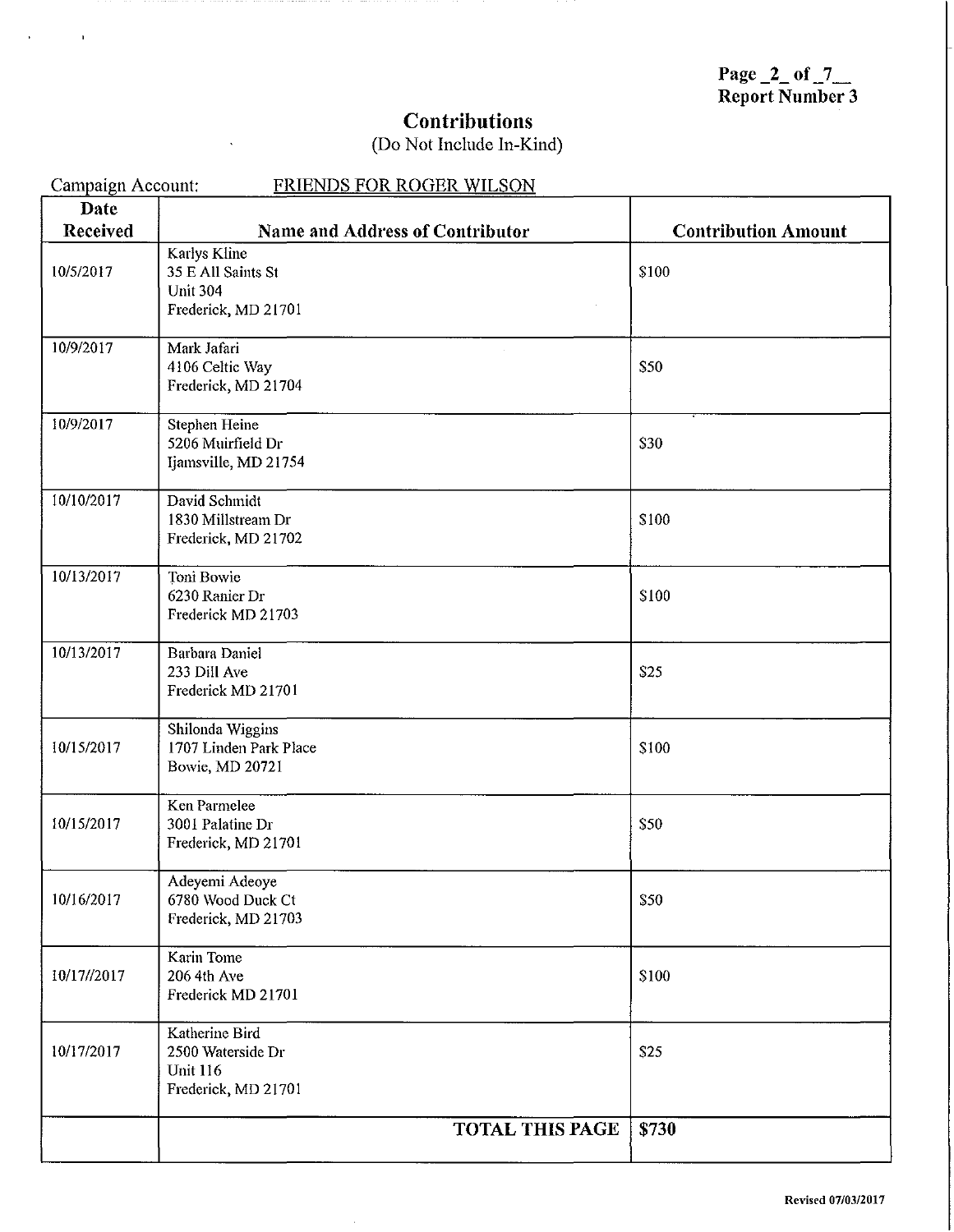|            |                                           | Page 3 of 7<br><b>Report Number 3</b> |
|------------|-------------------------------------------|---------------------------------------|
|            | Lawrence Romanell                         |                                       |
| 10/17/2017 | Joanne Romanell                           | <b>S50</b>                            |
|            | 116 Royal Oak Dr                          |                                       |
|            | New Market, MD 21774                      |                                       |
|            | Rand Weinberg                             |                                       |
| 10/17/2017 | Pamela Weinberg                           | \$100                                 |
|            | 8902 Remington Pl                         |                                       |
|            | Frederick, MD 21701                       |                                       |
|            | Julia Schaffer                            |                                       |
| 10/22/2017 | 50 Citizens Way                           | \$50                                  |
|            | Frederick, MD 21701                       |                                       |
|            | Carol Krimm                               |                                       |
| 10/25/2017 | 1587 Abbey Ct                             | <b>\$200</b>                          |
|            | Frederick, MD 21701                       |                                       |
|            | Charles F Trunk, III                      |                                       |
| 10/25/2017 | Mary Frances Trunk                        | \$100                                 |
|            | 407 Pearson Blvd                          |                                       |
|            | Frederick, MD 21702                       |                                       |
|            | <b>Tom Slater</b>                         |                                       |
| 10/25/2017 | Patrick St                                | \$100                                 |
|            | Unit 9                                    |                                       |
|            | Frederick, MD 21701                       | S1                                    |
| 10/25/2017 | Michelle Corpora<br>5741 Foxwood Crossing |                                       |
|            | New Market, MD 21774                      |                                       |
|            |                                           |                                       |
|            | <b>TOTAL THIS PAGE</b>                    | \$601                                 |
|            |                                           |                                       |
|            | <b>TOTAL CONTRIBUTIONS</b>                | \$1331                                |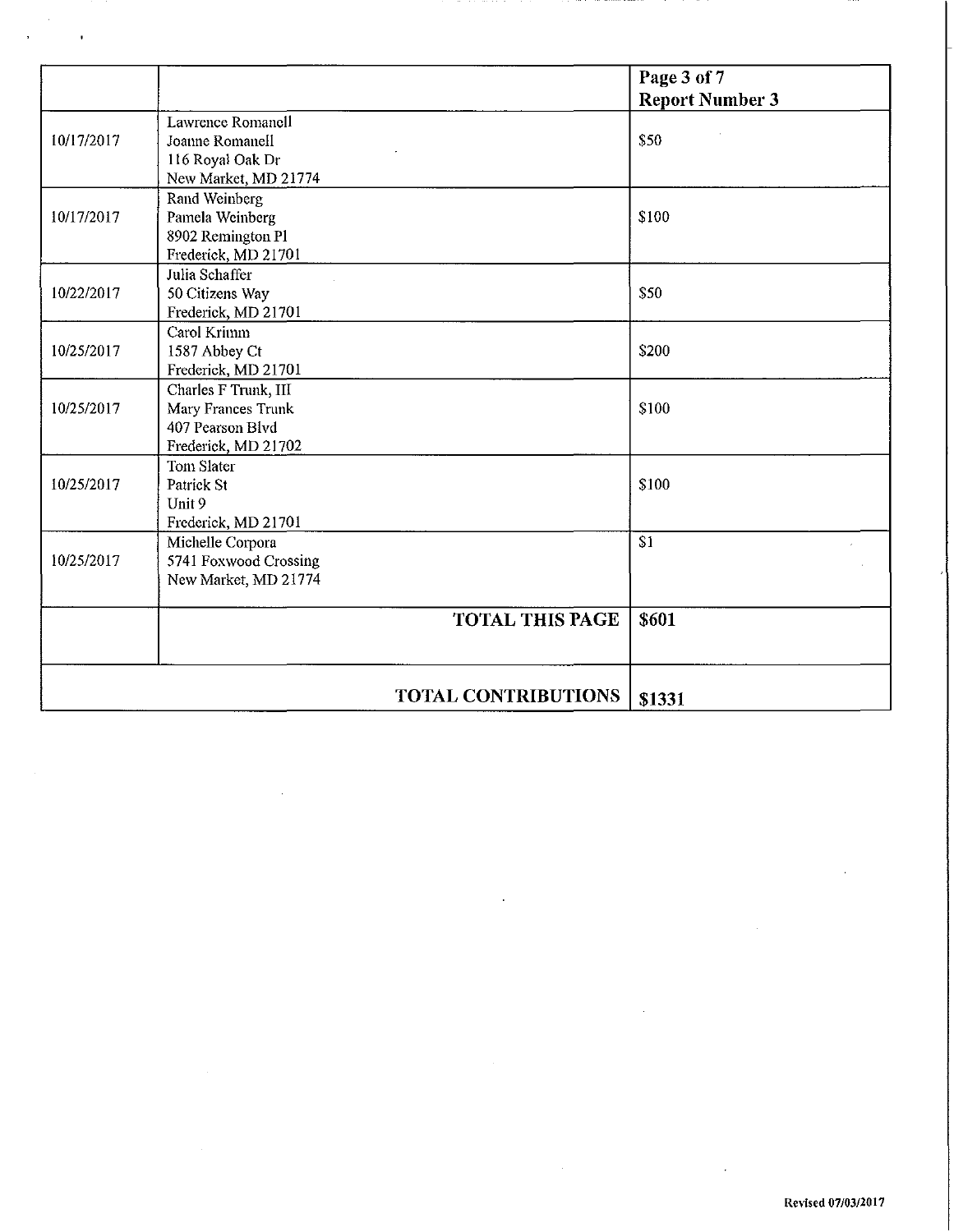# **Expenditures**

## Campaign Account: FRIENDS for ROGER WILSON

| Date       | Name and Address of<br>Payee | <b>Nature of Expenditure</b>                        | <b>Amount</b>          |           |
|------------|------------------------------|-----------------------------------------------------|------------------------|-----------|
| 10/25/2017 | PayPal                       | <b>Transaction Fee</b>                              | S.33                   |           |
| 10/22/2017 | PayPal                       | <b>Transaction Fee</b>                              | \$1.75                 |           |
| 10/19/2017 | <b>TriState Printing</b>     | Postcards, handling and sorting<br>(Invoice 172812) | \$628.13               |           |
| 10/19/2017 | <b>TriState Printing</b>     | Mailers (Invoice 172592)                            | \$335.94               |           |
| 10/19/2017 | <b>TriState Printing</b>     | Bulk Postage (Invoice 172818)                       | \$1875.00              |           |
| 10/17/2017 | Paypal                       | <b>Transaction Fee</b>                              | \$1.03                 |           |
| 10/17/2017 | Paypal                       | <b>Transaction Fee</b>                              | \$3.20                 |           |
| 10/16/2017 | Paypal                       | <b>Transaction Fee</b>                              | \$1.75                 |           |
| 10/15/2017 | Paypal                       | <b>Transaction Fee</b>                              | \$1.75                 |           |
| 10/15/2017 | Paypal                       | <b>Transaction Fee</b>                              | \$3.20                 |           |
| 10/13/2017 | Paypal                       | <b>Transaction Fee</b>                              | \$1.03                 |           |
| 10/13/2017 | Paypal                       | <b>Transaction Fee</b>                              | \$3.20                 |           |
| 10/12/2017 | <b>TriState Printing</b>     | Invoice 172597                                      | \$625.25               |           |
| 10/12/2017 | <b>TriState Printing</b>     | <b>Invoice 172591</b>                               | \$333.26               |           |
|            |                              |                                                     | <b>TOTAL THIS PAGE</b> | \$3814.82 |

 $\hat{\mathcal{L}}$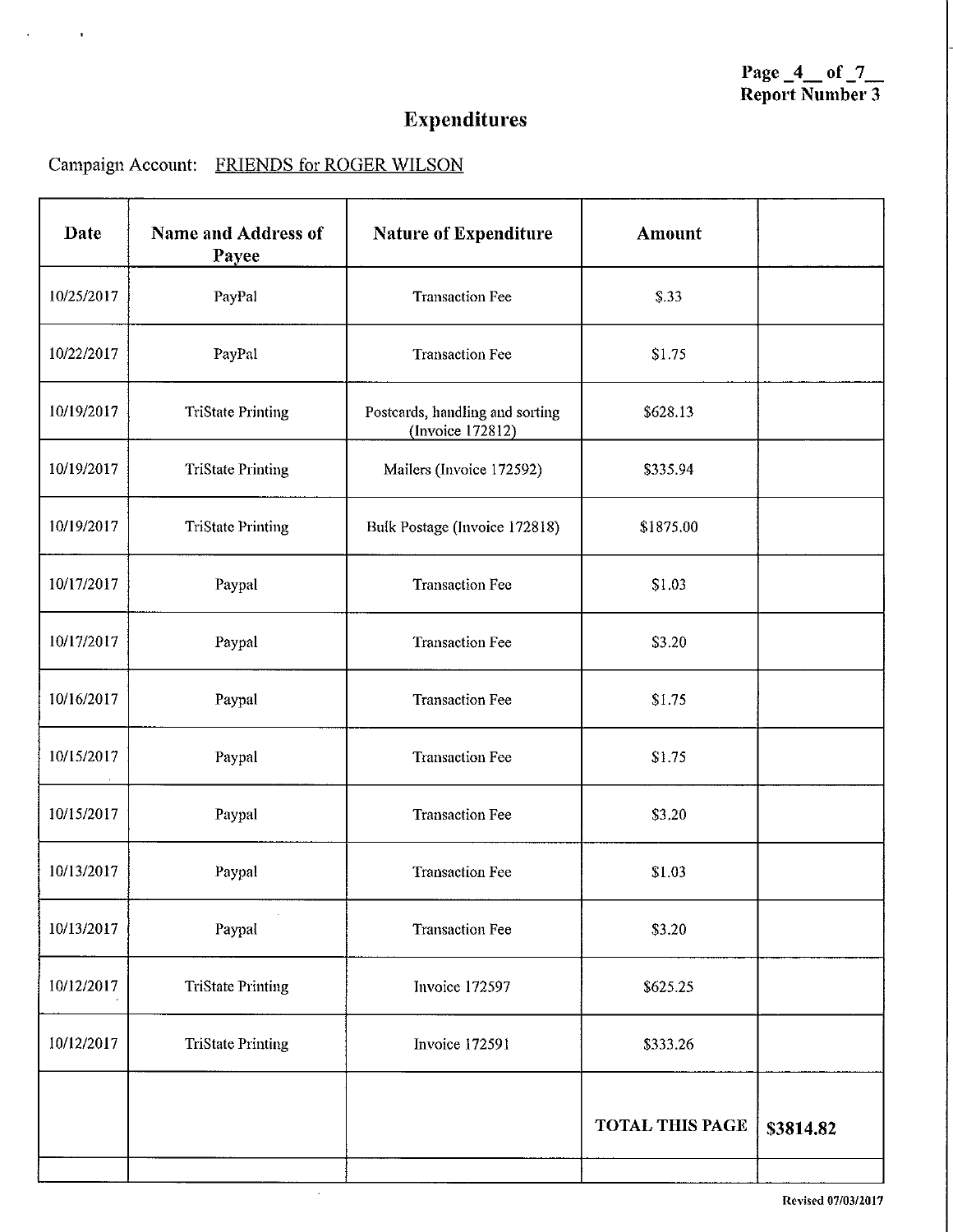|            |                              |                                      |                        | Page 5 of 7<br><b>Report 3</b> |
|------------|------------------------------|--------------------------------------|------------------------|--------------------------------|
| Date       | Name and Address of<br>Payee | Nature of Expenditure                | <b>Amount</b>          |                                |
| 10/11/2017 | Roger Wilson                 | Reimbursement (Invoice No.<br>27424) | \$442.66               |                                |
| 10/10/2017 | Paypal                       | <b>Transaction Fee</b>               | \$3.20                 |                                |
| 10/10/2017 | Valley Graphic Service Inc.  | Invoice 61159                        | \$116.60               |                                |
| 10/9/2017  | Paypal                       | <b>Transaction Fee</b>               | \$1.75                 |                                |
| 10/9/2017  | Paypal                       | <b>Transaction Fee</b>               | \$1.17                 |                                |
| 10/5/2017  | Paypal                       | <b>Transaction Fee</b>               | \$3.20                 |                                |
|            |                              |                                      |                        |                                |
|            |                              |                                      |                        |                                |
|            |                              |                                      | <b>TOTAL THIS PAGE</b> | \$568.58                       |
|            |                              | <b>TOTAL EXPENDITURES</b>            | \$4383.40              |                                |

 $\sim 10^{11}$  m  $^{-1}$  m  $^{-1}$ 

 $\hat{\boldsymbol{\beta}}$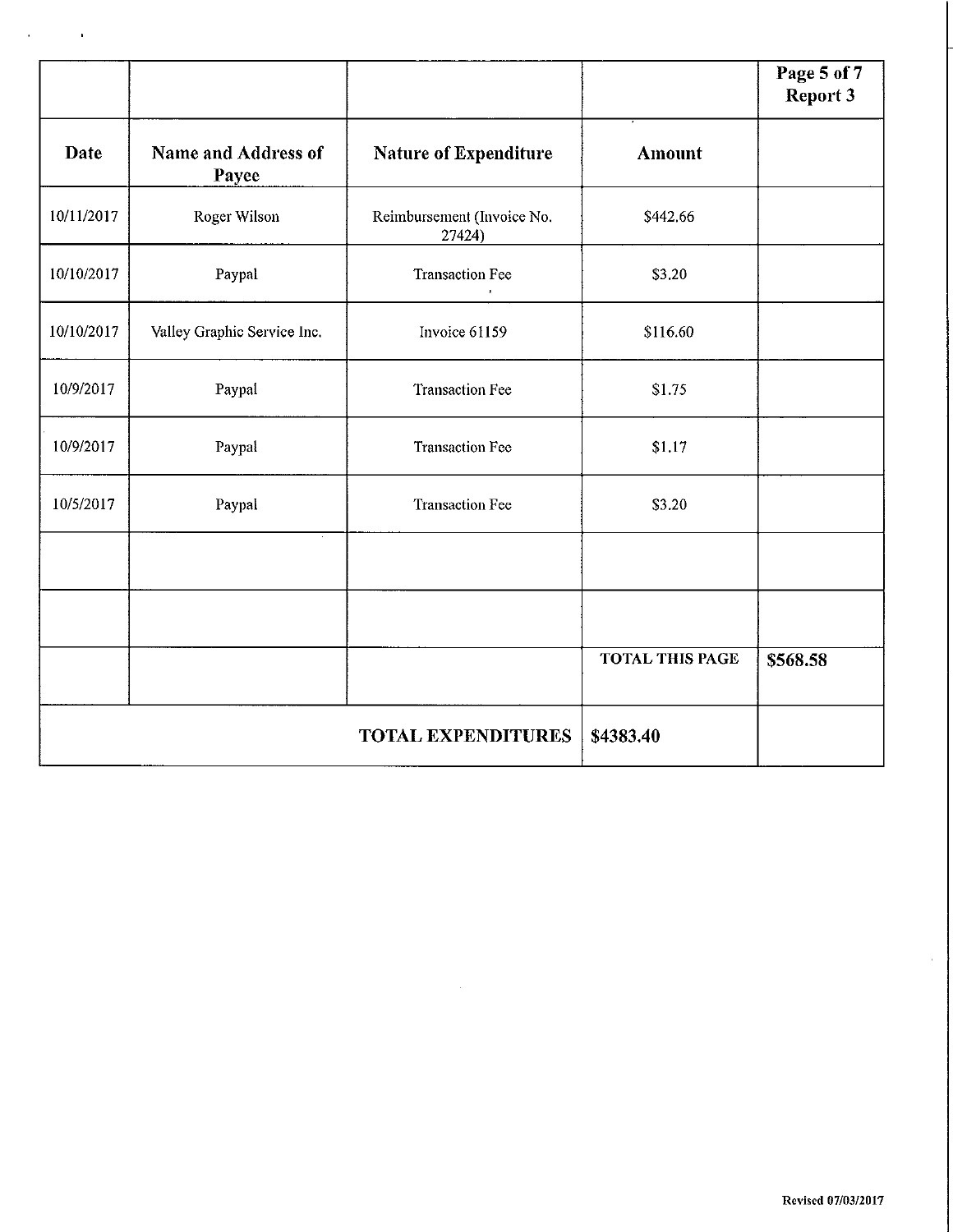|            |                              |                                      |                        | Page 5 of 7<br><b>Report 3</b> |
|------------|------------------------------|--------------------------------------|------------------------|--------------------------------|
| Date       | Name and Address of<br>Payee | <b>Nature of Expenditure</b>         | <b>Amount</b>          |                                |
| 10/11/2017 | Roger Wilson                 | Reimbursement (Invoice No.<br>27424) | \$442.66               |                                |
| 10/10/2017 | Paypal                       | <b>Transaction Fee</b>               | \$3.20                 |                                |
| 10/10/2017 | Valley Graphic Service Inc.  | $\alpha$<br>Invoice 61159            | \$116.60               |                                |
| 10/9/2017  | Paypal                       | <b>Transaction Fee</b>               | \$1.75                 |                                |
| 10/9/2017  | Paypal                       | <b>Transaction Fee</b>               | \$1.17                 |                                |
| 10/5/2017  | Paypal                       | <b>Transaction Fee</b>               | \$3.20                 |                                |
|            |                              |                                      |                        |                                |
|            |                              |                                      |                        |                                |
|            |                              |                                      | <b>TOTAL THIS PAGE</b> | \$568.58                       |
|            |                              | <b>TOTAL EXPENDITURES</b>            | \$4383.40              |                                |

 $\mathcal{O}(10^{-10})$  and  $\mathcal{O}(10^{-10})$ 

 $\sim 40$